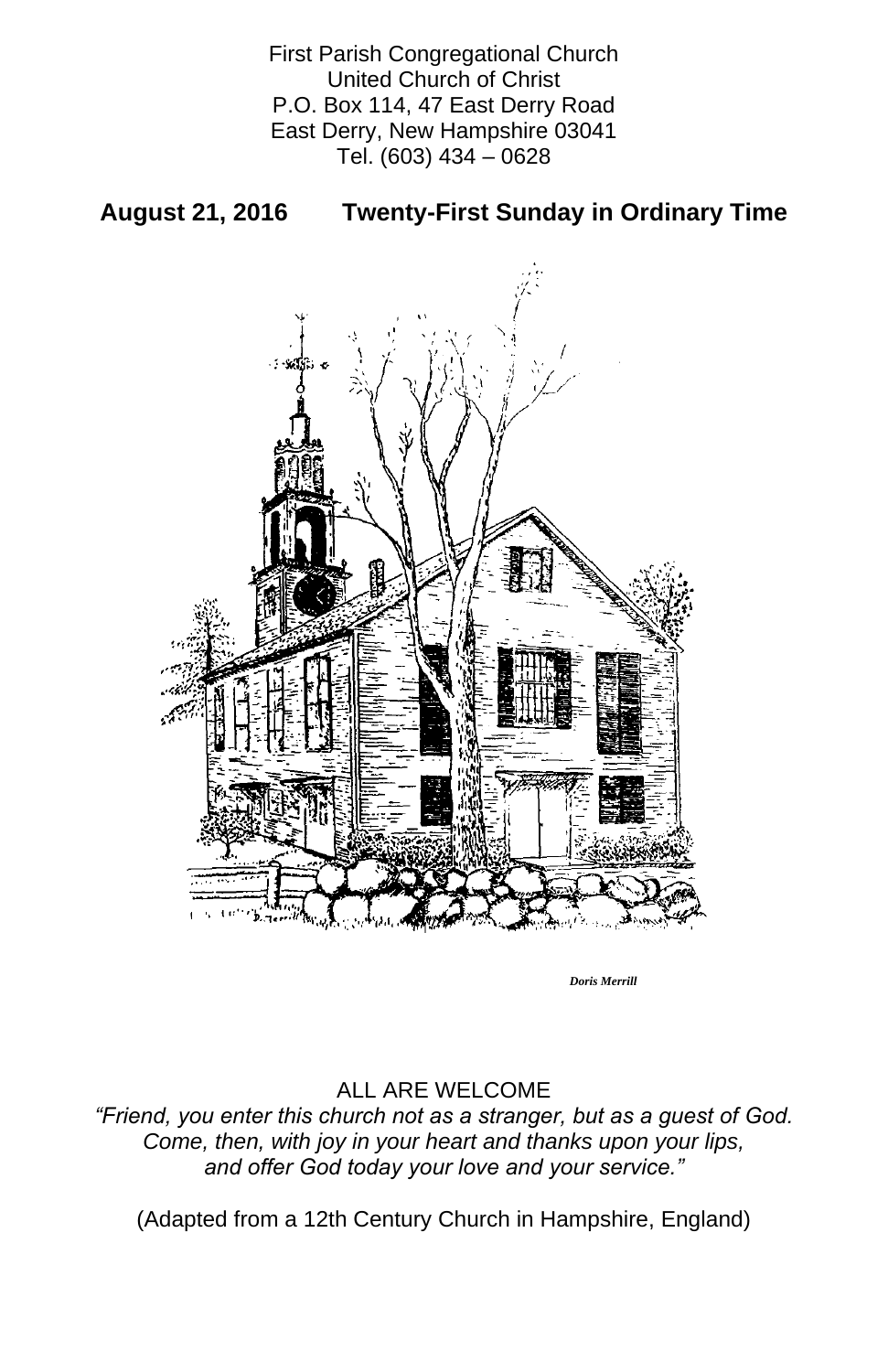*August 21, 2016 Twenty-First Sunday in Ordinary Time*

**First Parish Congregational Church, United Church of Christ, is a community of faith** 

**built upon a firm foundation of worship, prayer and education. In affirming diversity, we are dedicated to welcoming all people who seek the Word of God, Christian fellowship and service to others. In partnership with Christ and led by the Holy Spirit,**

**we reach out to the ever-widening community through active and loving ministry.**

## **WELCOME TO ALL OF GOD'S CHILDREN**

WELCOME & ANNOUNCEMENTS; SHARING JOYS & CONCERNS

# **WE GATHER INTO THE PRESENCE OF GOD**

\*HYMN NO. 1 *"Immortal, Invisible, God Only Wise"*

## \*CALL TO WORSHIP

- One: God welcomes you to this hour of prayer.
- **All: God calls us by name and awaits our coming.**
- One: God is like a shepherd, caring for her flock.
- **All: God is like a gardener, carefully tending her vines.**
- One: Surely God has provided richly for us.
- **All: Let us sing praise to the one who longs for our faithfulness.**

## \*INVOCATION

**Surrounded by a rich heritage of faith, we seek to know you, God, in this time of worship. Thankful for our spiritual ancestors, we return to our roots to find our true identity. We lay aside all that weighs us down and fills us with doubts se we can give attention to your call and your message. Meet us here, we pray. Amen.**

# \*SONG OF PRAISE #759

**Glory to the Creator, the Christ, the Holy Spirit, Three-in-One; as it was in the beginning, is now, and ever shall be, world without end. Amen. Amen.**

## **WE INVITE FORWARD GOD'S YOUNGER DISCIPLES**

*At this time, all children are invited to come forward for the children's offering,*  and children's time. An offering is not required for participation. All are welcome, *especially first time visitors.*

CHILDREN'S OFFERING "*Jesus Loves Me"*

PRAYER OF DEDICATION (in unison)

**Dear God, we offer you our gifts with thanks and praise, be with us and guide us all of our days. Teach us how to love each other, and to shine your light into the world. Amen.**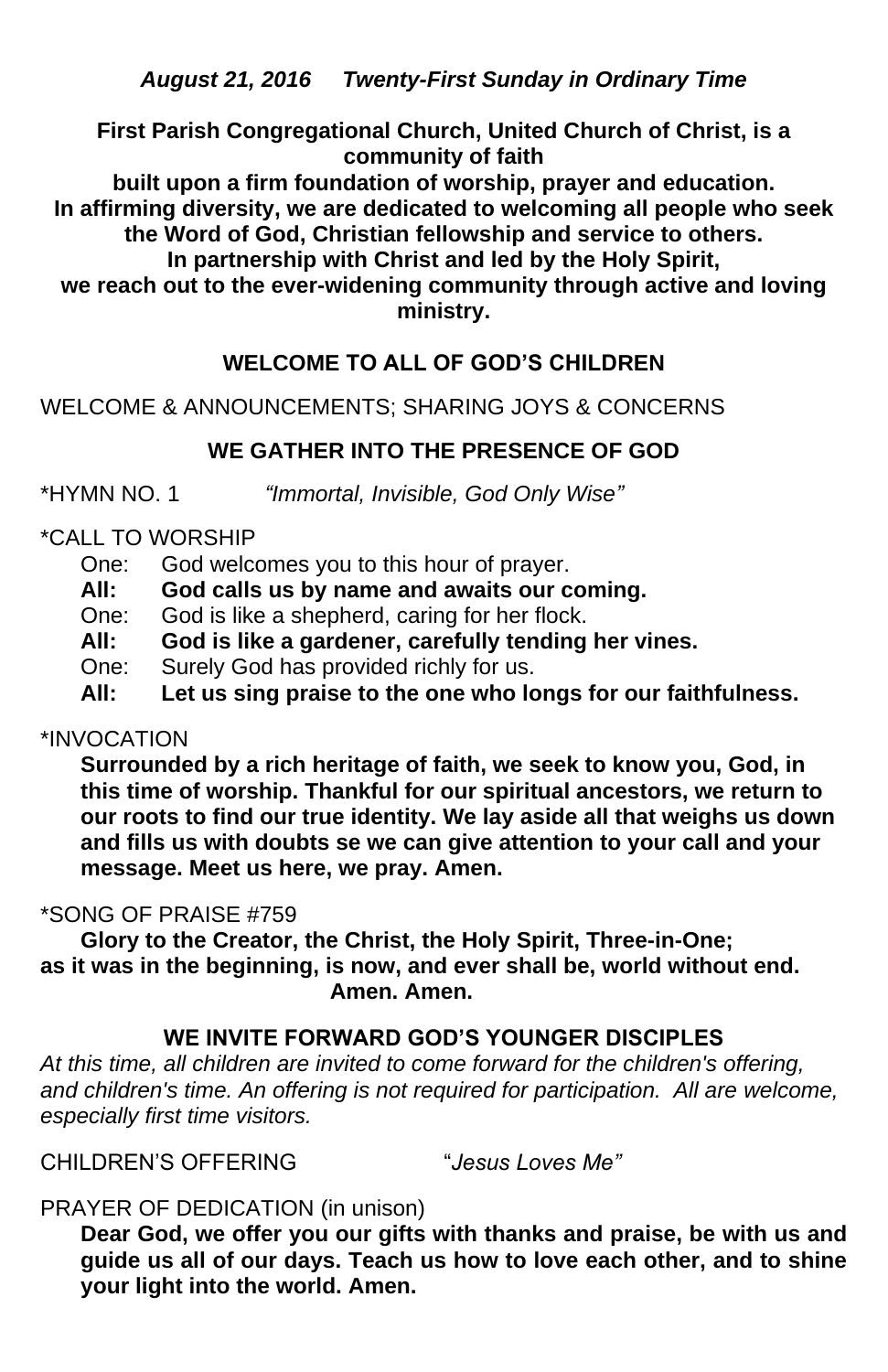# CHILDREN'S MESSAGE Liz Greenberg THE LORD'S PRAYER

**Our Father, who art in heaven, Hallowed be Thy name. Thy kingdom come; Thy will be done; on earth as it is in heaven. Give us this day our daily bread and forgive us our debts as we forgive our debtors. Lead us not into temptation, but deliver us from evil; for Thine is the Kingdom, and the Power, and the Glory forever. Amen**.

SACRAMENT OF BAPTISM of John and Kathryn Pappas *When invited by the Pastor please stand as you are able and let us unite with the church in all times and places in confessing our faith in the triune God.*

PASTOR: Do you believe in God? **PEOPLE: I believe in God.** PASTOR: Do you believe in Jesus Christ? **PEOPLE: I believe in Jesus Christ.**  PASTOR: Do you believe in the Holy Spirit? **PEOPLE: I believe in the Holy Spirit.**

(Congregation may sit at this time.)

\*HYMN NO. 503 *"O Savior, Let Me Walk with You"*

# **WE HEAR GOD'S WORD FOR US**

| <b>OLD TESTAMENT</b> | Psalms 107:1-9, 43   | $(O.T. pp. 619-620)$      |
|----------------------|----------------------|---------------------------|
| <b>NEW TESTAMENT</b> | Hebrews 11:29-12:2   | $(N.T. pp. 242-243)$      |
| <b>SERMON</b>        | "Cloud of Witnesses" | The Rev. Dr. Deborah Roof |
| *HYMN (see insert)   | "Here I am, Lord"    |                           |

# **WE RESPOND WITH PRAYER**

PASTORAL PRAYER

## **WE RESPOND WITH OUR FINANCIAL GIFTS**

### OFFERTORY INVITATION

We are surrounded by a great cloud of witnesses, people of generations before us who have given their all in faithfulness to God. Much is required of those who make faith commitment. Much is required of us. We give, however, not out of fear or a sense of duty but because it is a joyful opportunity to express thanks for all we have received.

OFFERTORY MUSIC

\*DOXOLOGY #780 **Praise God from whom all blessings flow; Praise God, all creatures here below; Praise God above, you heavenly host: Praise Father, Son, and Holy Ghost.**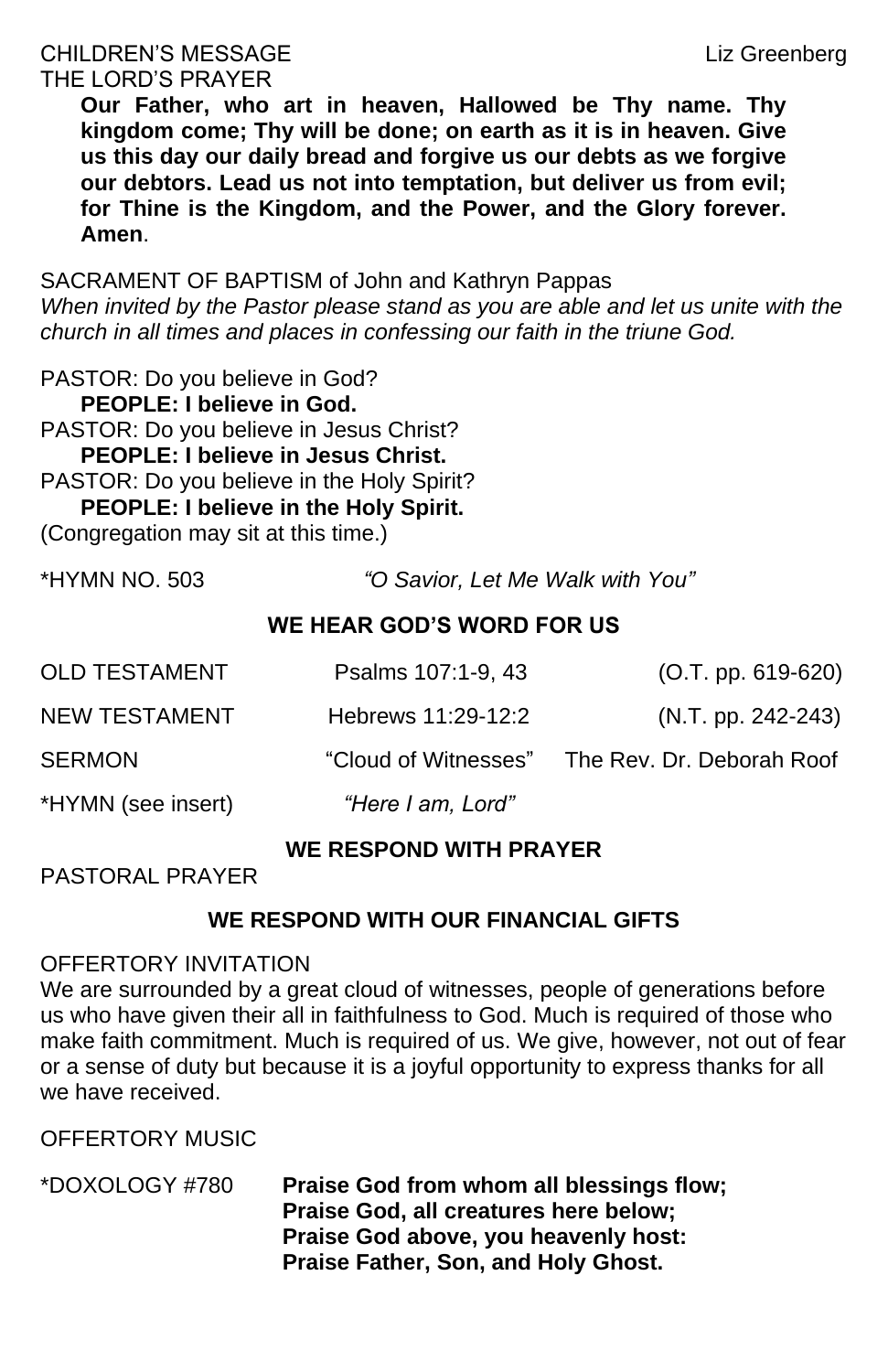## \*PRAYER OF DEDICATION

**Gracious God, whose creative energy has filled all heaven and earth with good things for us to enjoy and share, we would honor you with our offerings. May the programs we initiate and the outreach we support bear fruits of justice and peace. We look to Jesus, the pioneer and perfector of our faith, as our model in facing all circumstances and giving ourselves for others. Amen.**

*\*Indicates all that are able may stand.* MINISTERS OF THE CHURCH Members of the Congregation DEACONS OF THE MONTH Cindy Pingree and Reni Harnden LAY READER Joanne Worthen USHERS **Stanley and Holly Gorgol** 

GREETER(s) Becky Fleury PASTOR The Rev. Dr. Deborah Roof ASSOCIATE PASTOR The Rev. Heidi Carrington Heath MUSIC DIRECTOR Susan Handy ACCOMPANIST/ORGANIST **SECOMPANIST** ACCOMPANIST/ORGANIST INTERIM ADMINISTRATIVE ASSISTANT THE Rebecca Cobban

## **WE GO OUT TO LOVE AND SERVE A LOVING, SERVING GOD**

\*HYMN NO. 394 *"In Christ There is No East or West"*

**BENEDICTION** 

CONGREGATIONAL RESPONSE *God Be With You*

**God be with you till we meet again; By good counsel guide, uphold you, With a shepherd's care enfold you: God be with you till we meet again**.

### **POSTLUDE**

Tom and Andrea Cooper Michael Bryan

**First Parish Congregational Church, United Church of Christ**

PO BOX 114, 47 East Derry Rd East Derry, NH 03041 Tel. 603.434.0628 Fax. 603.437.3001 Interim Office Manager: Rebecca Cobban Email: officemgr@fpc-ucc.org Office Hours: Monday-Friday 10:00 AM – 4:30 PM

Our website [www.fpc-ucc.org](http://www.fpc-ucc.org/) Find us and 'friend us' on Facebook [www.facebook.com/fpcucc](http://www.facebook.com/fpcucc)